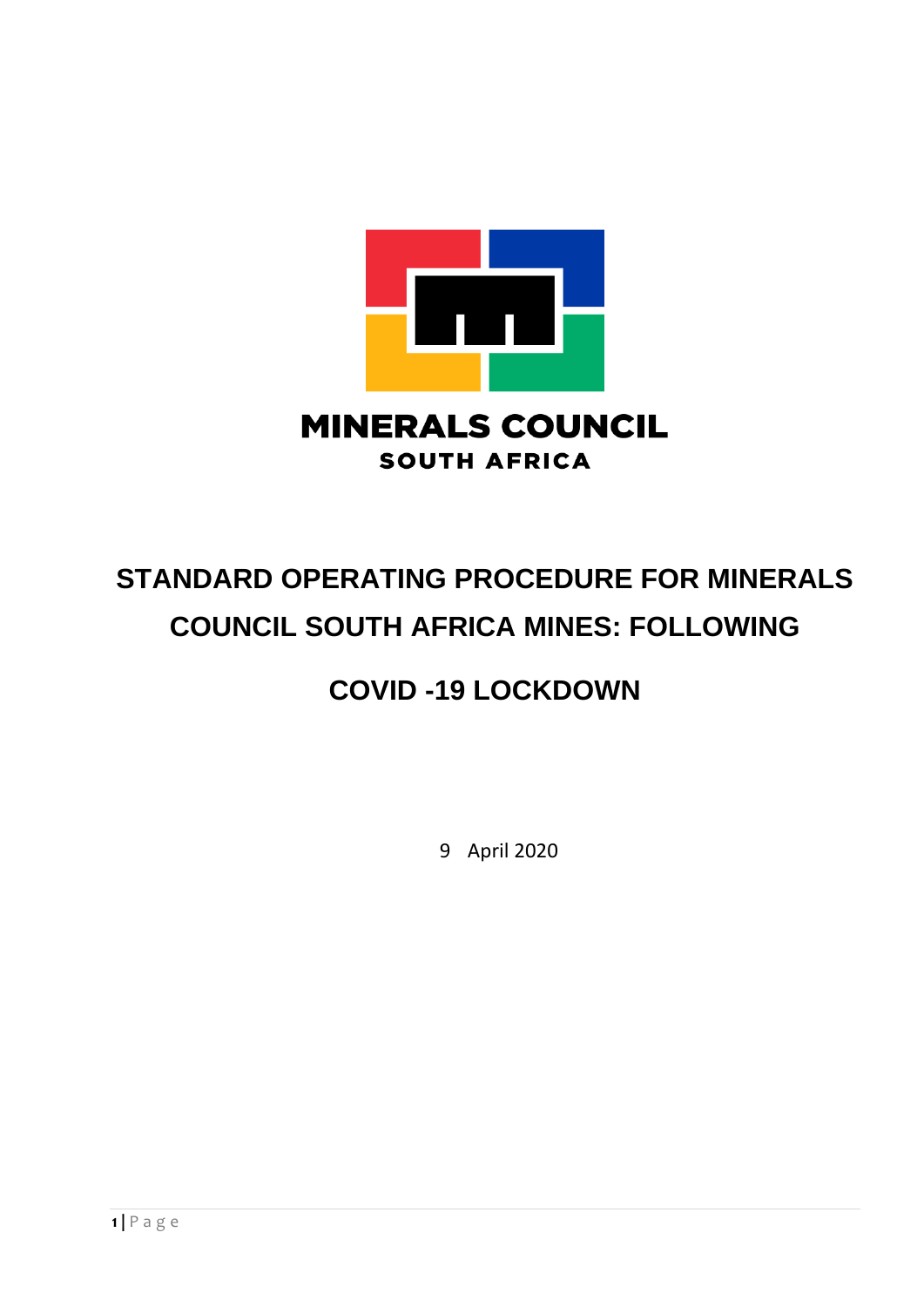## TABLE OF CONTENTS

| 1 |                |       |  |  |
|---|----------------|-------|--|--|
| 2 |                |       |  |  |
| 3 |                |       |  |  |
| 4 |                |       |  |  |
|   | 4.1            |       |  |  |
|   | 4.2            |       |  |  |
|   | 4.2.1<br>4.2.2 |       |  |  |
|   |                |       |  |  |
|   |                | 4.2.3 |  |  |
|   | 4.3            |       |  |  |
|   | 4.4            |       |  |  |
|   | 4.5            |       |  |  |
| 5 |                |       |  |  |
| 6 |                |       |  |  |
| 7 |                |       |  |  |
| 8 |                |       |  |  |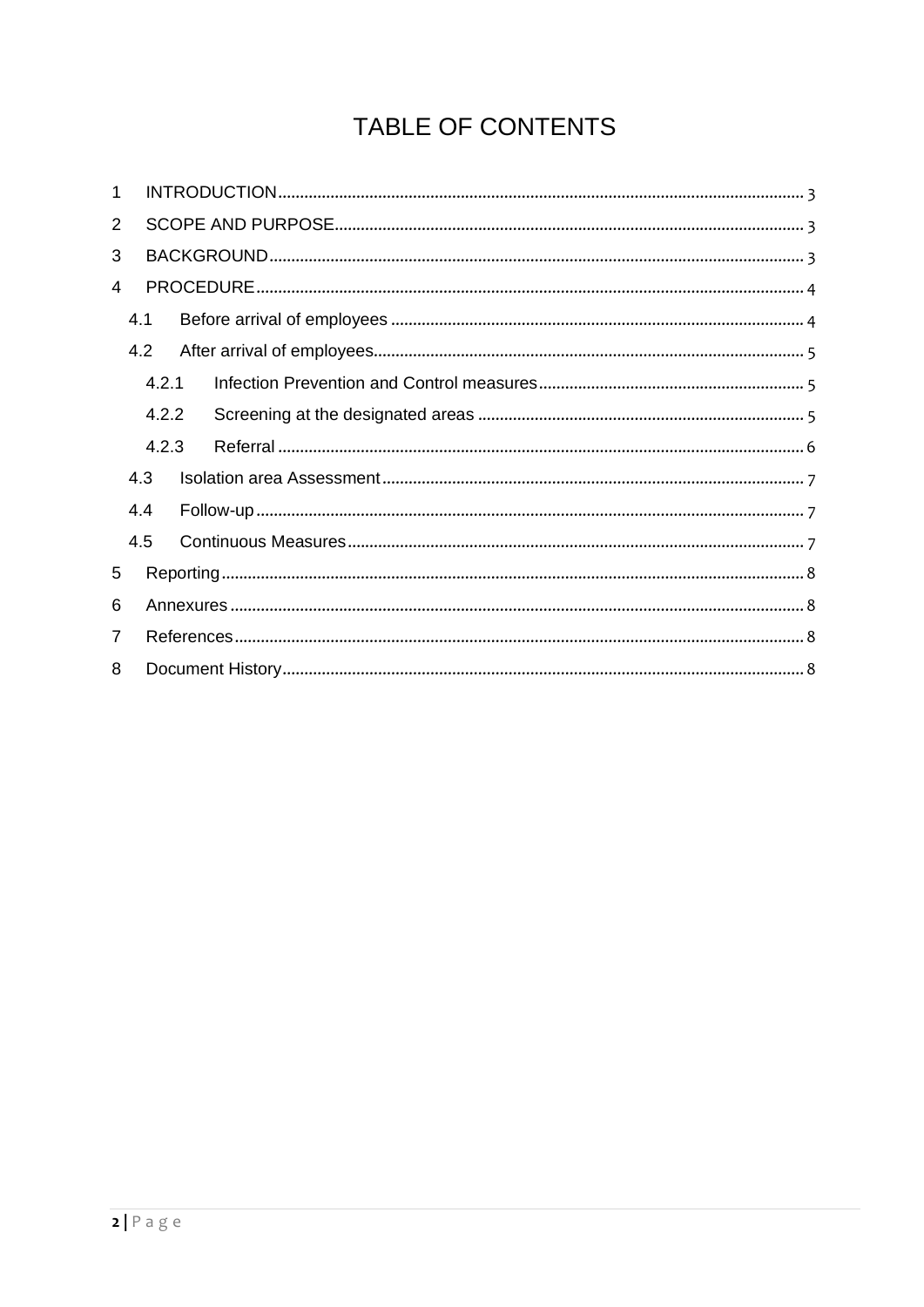## <span id="page-2-0"></span>**1 INTRODUCTION**

Given the recent spread of the COVID-19 virus to various parts of the world, including to South Africa and the 21-day lockdown declared on 26<sup>th</sup> March 2020, this Standard Operating Procedure (SOP) has been developed to assist in preventing the transmission of COVID-19 in South African mines.

## <span id="page-2-1"></span>**2 SCOPE AND PURPOSE**

This procedure provides guidelines for the management of the healthcare workers and employees returning to work following the COVID-19 South African lockdown. The guidelines address possible exposure to SARS-CoV-2 the virus responsible for COVID-19 and subsequent illness, isolation and quarantine, in addition to the usual return to work procedures of the industry. The aim is to ensure good health and safety of employees on return to work (RTW). This procedure should be read together with the SOP for Addressing Cases of COVID-19: prepared for members of the Minerals Council South Africa, approved by the Minerals Council Board on  $25<sup>th</sup>$  March 2020. One should also be cognisant of the Guiding Principles on Prevention and Management of COVID-19 in SAMI published by the Department of Minerals and Energy (DMRE) on 26<sup>th</sup> March 2020.

## <span id="page-2-2"></span>**3 BACKGROUND**

In November 2019, the first cases of a new disease, later named COVID-19 by the World Health Organization (WHO), were reported by healthcare workers from Wuhan, China. In January 2020 the WHO declared COVID-19, as a public health emergency of international concern. On 15th March 2020 the State President of South Africa declared a national state of disaster on COVID -19, in terms of the Disaster Management Act which introduced several restrictions aimed to curb the disease. Despite these measures, the numbers of COVID-19 increased dramatically and on 25<sup>th</sup> March 2020, the Minerals Council Board adopted the SOP for Addressing Cases of COVID-19, in a bid to advise its members on how to manage the unfolding epidemic.

On 26<sup>th</sup> March 2020, a lockdown was declared in South Africa, lasting till 16<sup>th</sup> April 2020 when work is expected to resume on  $17<sup>th</sup>$  April. During this period most mines were under care and maintenance while others were granted exemptions to work on a full-scale capacity or partial scale capacity.

The mining industry has a formal procedure for medical surveillance of any workers returning to work following a significant period of time away from work, based on the Department of Minerals Resources and Energy's (DMRE) standards of fitness to work. This SOP outlines the additional special steps and procedures to be followed in light of workers going back to work after the Lockdown.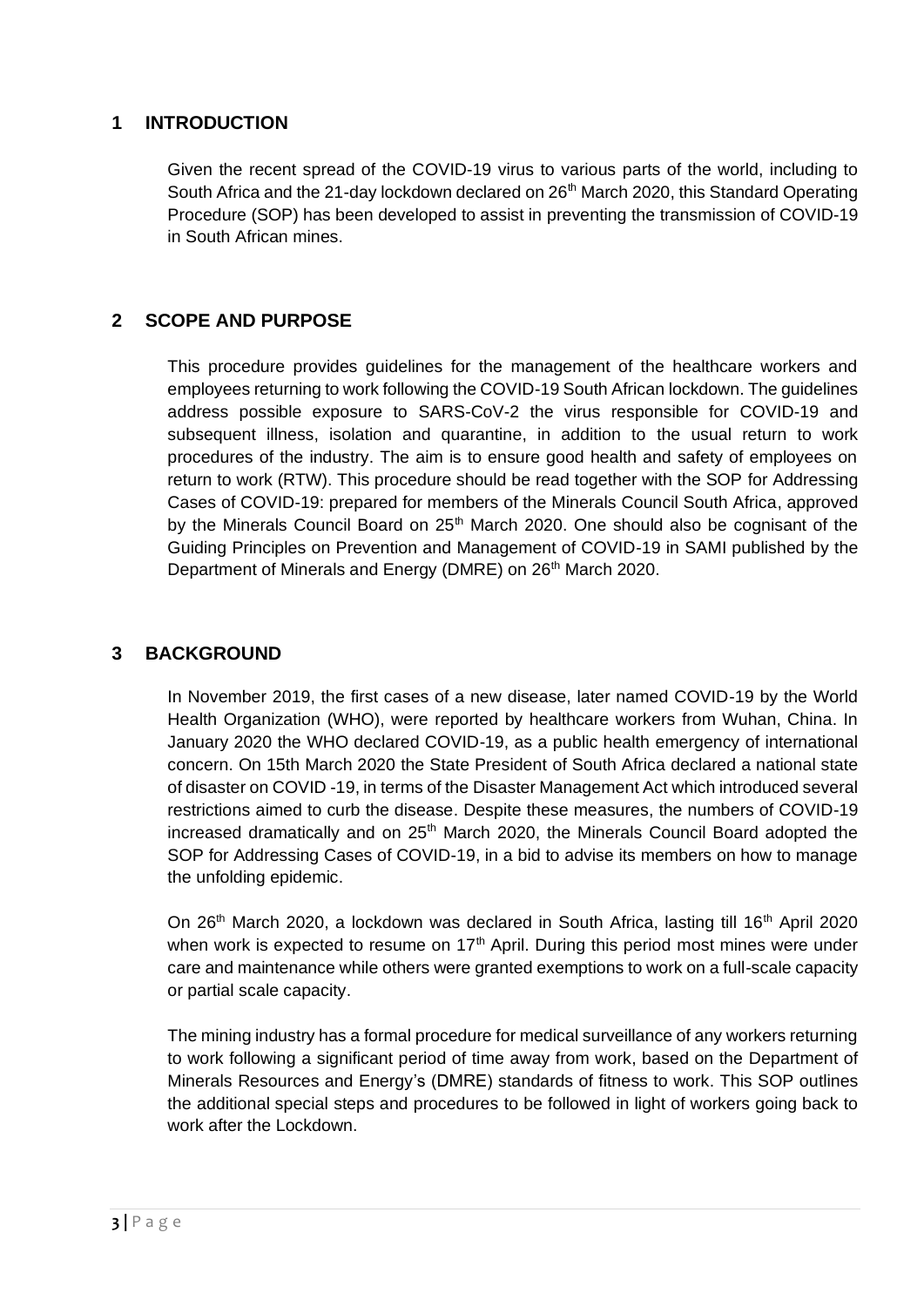## <span id="page-3-0"></span>**4 PROCEDURE**

#### <span id="page-3-1"></span>**4.1 Before arrival of employees**

- (a) Develop a procedure for the management of the return to work after the lockdown, which should include a history of COVID contact from areas of residence during the lockdown.
- (b) Communicate your plan with the local DMRE office to ensure their concurrence on issues such as the extension of expired certificates of fitness and deferment of non-urgent medical surveillance procedures.
- (c) Communicate with Department of Health (DOH) District Communicable Diseases staff to be familiar with the district plan and how your operation will collaborate with the district, including diagnostic, isolation and quarantine and reporting procedures for COVID-19.
- (d) Ensure sufficient availability of resources:
	- o Facilities pre-screening areas, isolation areas, quarantine areas,
	- $\circ$  Staff security personnel, medical staff, social worker, counselling psychologists, employee assistance programme specialists and administrative assistants,
	- o Equipment and medical supplies including soap and water, sanitisers, appropriate personal protective equipment (PPE) for healthcare workers and employees, and waste disposal receptacles for used PPE,
	- $\circ$  Prophylaxis Flu vaccination that prioritises those at high risk of disease and INH prophylaxis where required.
	- o Cleaning and disinfection consumables and services
- (e) Communicate new procedures for medical surveillance to employees before they leave areas of residence during lockdown.
- (f) Screen healthcare workers and staff assisting with the RTW before mass screening of employees, and on a daily basis (self-screening).
- (g) Consider screening of employees in labour sending areas before they embark on their journey and isolation and quarantine at source as required.
- (h) If providing transport for the return of employees consider screening mechanisms before boarding and isolation and quarantine at source where required.
- (i) Consider dedensification / physical distancing opportunities for mass transport.
- (j) Workplaces should consider a staggered approach on the number of employees screened per day for return to work to minimise crowding at the screening areas and at the medical centre as well as transporting employees to the medical centre.
- (k) Intensify employee awareness and education on signs and symptoms of COVID-19 on their return.
- (l) Inform employees of the need to report should they have tested positive for COVID-19 during the nationwide lockdown. Request results where available and a clearance letter from the relevant health facility stating the date of onset of symptoms, diagnosis, date of specimen collection of positive test if applicable, and expected date when isolation ends. Communicate this to employees before they embark on their journey to return home.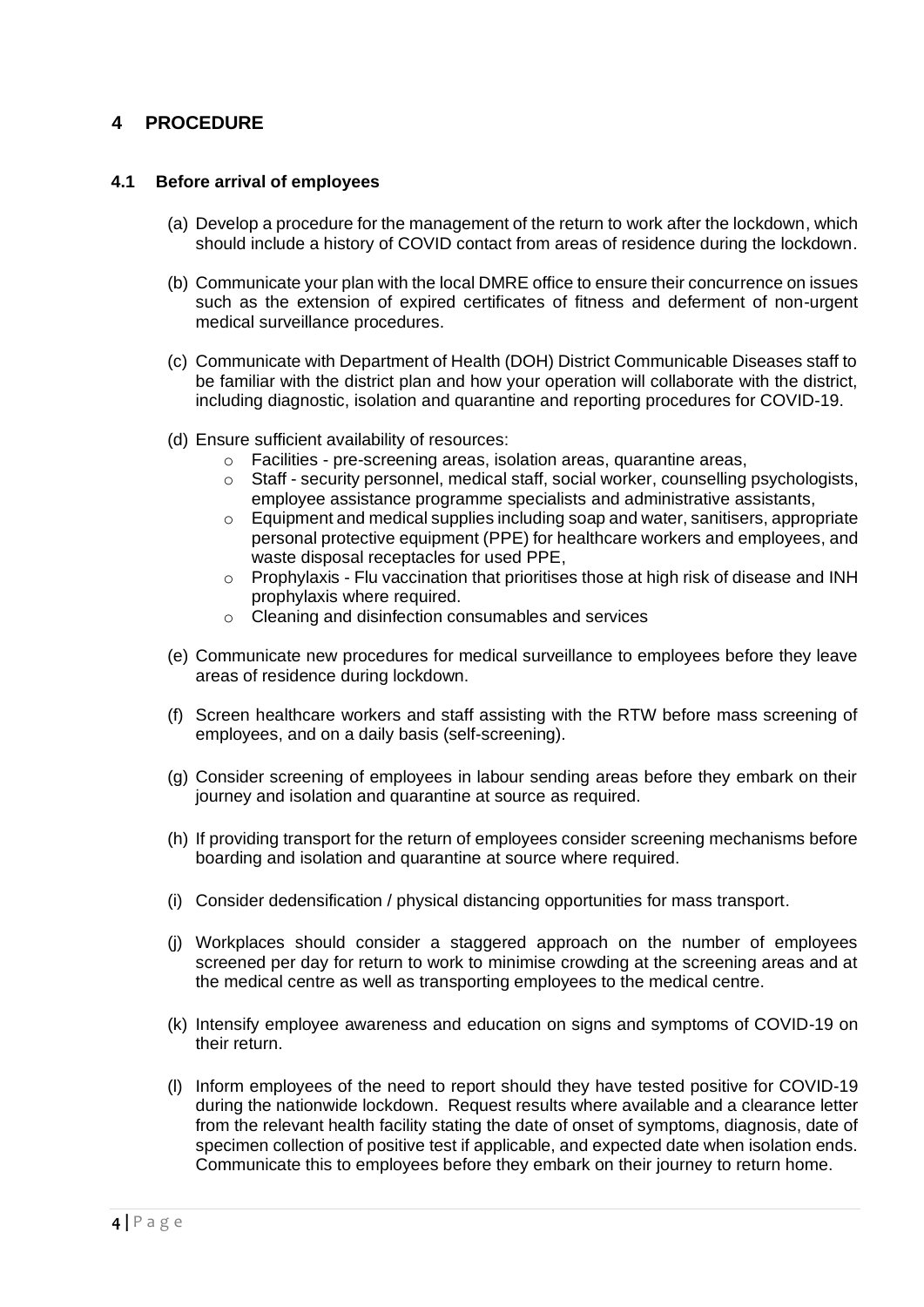#### <span id="page-4-0"></span>**4.2 After arrival of employees**

#### <span id="page-4-1"></span>**4.2.1 Infection Prevention and Control measures**

- (a) Infection prevention and control measures must be applied to all modes of transport for employees, screening areas and departments.
- (b) Education of workers on:
	- i. Maintaining physical distancing. Ensure employees and staff keep a distance of up to 1.5 to 2 m when in contact with other people; where this is not possible, issue nonmedical facemasks.
	- ii. Regular washing of hands with soap.
	- iii. Regular sanitising of hands with alcohol-based hand rub (ABHR) or other appropriate sanitisers.
	- iv. Avoid touching your face areas (mouth, eyes and nose).
	- v. Avoid physical hand contact such as handshakes.
	- vi. Avoid using other people's personal belongings such as stationery, cell phones and sharing food etc.
	- vii. When coughing or sneezing do not use your hands, rather use a tissue/toilet paper or the inside of your elbow.
	- viii. Use disposable tissues rather than a handkerchief; immediately dispose of these tissues in a closed bin and wash or sanitise your hands thereafter
	- ix. Avoid big crowds and travelling.
	- x. Avoid touching objects before sanitising or wiping it clean, like trollies, toilet seats, turnstiles, tables and chairs.
	- xi. Coach and teach family members.
- (c) Posters on Infection Prevention to be visible at all areas of the medical centre.
- (d) Sanitisers must be made available at the entrance of all screening facilities, security entrances and all entrances at the medical centre.
- (e) Sanitisers must be available in each consultation room and testing areas at the medical centre.
- (f) PPE is recommended for frontline staff (as per guideline).
- (g) Employees to use non-medical or homemade (bandanas/buffs/cloth masks) facemasks (now endorsed by WHO and Centre for Disease Control) in crowded environments where physical distancing cannot be practised.
- (h) Provide education on donning and doffing of PPE to reduce the spread of the infection.
- (i) Provide receptables for used PPE and facemasks.
- (j) Re-enforce compliance with the taking of chronic medication.

#### <span id="page-4-2"></span>**4.2.2 Screening at the designated areas**

(a) Where there is company accommodation, initial pre-screening should be done at the residences, before getting to the work site. This is to isolate and quarantine any possible cases and suspects.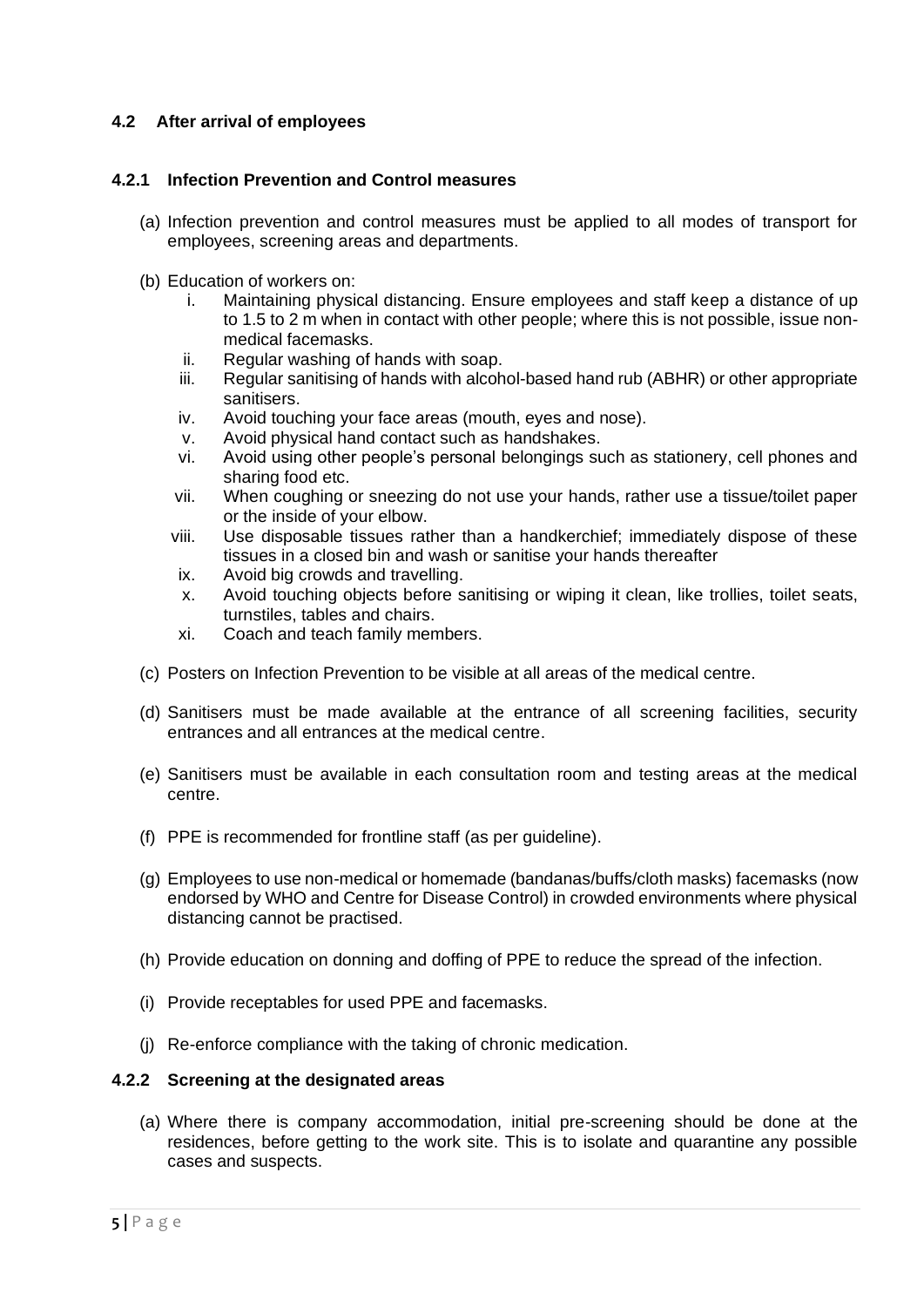- (b) At work, pre-screening of workers must be done before entering the facility (at the gate) either by nursing or security staff as per agreed-on protocol. This will be a temperature check.
- (c) Employees with elevated temperatures will be referred directly to the isolation area for assessment by a Registered Nurse.
- (d) Employees who do not have elevated temperatures should be referred to the Medical Centre for COVID-19 Risk Assessment and return to work medical. (Annexure 1)
- (e) RTW medical will include questionnaire and vital signs temperature, blood pressure, blood glucose (for known diabetics).
- (f) Identify workers with pre-existing conditions that will predispose them to COVID-19, for closer monitoring.
- (g) Utilise a risk-based method to prioritise high-risk individuals (pre-existing occupational lung diseases, HIV with low CD4, non-compliant HIV patients and smokers), for more active interventions such as prophylaxis and individualised counselling.
- (h) Schedule dates for flu vaccination for all employees, prioritising those with pre-existing conditions.
- (i) Provide a RTW Note to employees with normal vital signs and who are not presenting with any symptoms. These employees may proceed to their respective departments and resume work.

#### <span id="page-5-0"></span>**4.2.3 Referral**

- (a) Refer employees with abnormal findings, e.g., an elevated blood pressure and glucose to the medical centre for further assessment and management. Provide the employee with the RTW Note to submit to the medical centre.
- (b) Refer employees with any psycho-social symptoms to medical centre to facilitate referral to EAP (Employee Assistance Programme).
- (c) Refer employees with a high temperature  $(37.5\degree C)$  and/or respiratory symptoms to the identified COVID-19 isolation area for further assessment.
- (d) Consider the differential diagnosis for elevated temperature and respiratory symptoms in mineworkers and exclude underlying conditions such as tuberculosis and bacterial pneumonia.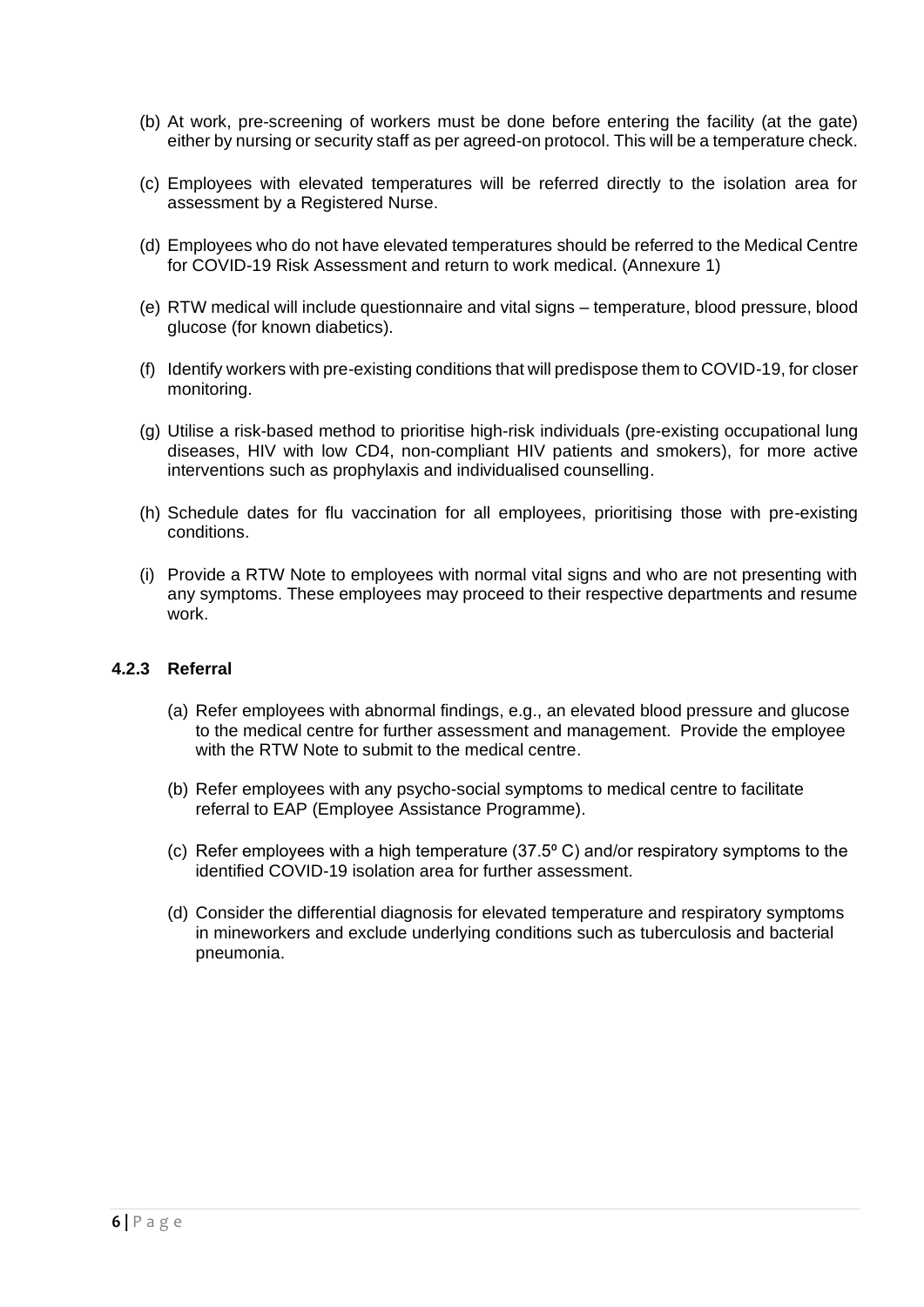#### <span id="page-6-0"></span>**4.3 Isolation area Assessment**

- (a) Employees are assessed for COVID-19 signs and symptoms in the isolation area.
- (b) Employees who meet the NICD criteria of a person under investigation (PUI) must be referred to the designated Isolation Centre for testing.
- (c) Employees whose test results are positive for COVID-19, are not very sick and have the capacity to self-isolate may do so at home for 14 days. Provide the necessary PPE and commence contact tracing.
- (d) The medical centre team must follow-up telephonically with the employee on a daily basis, record progress and refer to hospital if required.
- (e) Inform the medical centre if the employee is not fit to return to work.
- (f) Keep a register of employees presenting with symptoms, i.e. persons under investigation (PUI) and who are referred for isolation, as per DOH guidelines.

#### <span id="page-6-1"></span>**4.4 Follow-up**

- (a) Employees must call the medical centre to arrange for an assessment and the issuing of a clearance letter after the isolation/admission period.
- (b) Following the fitness to work assessment, issue a RTW Note and advise the Line Manager.

#### <span id="page-6-2"></span>**4.5 Continuous Measures**

- (a) Training of staff and employees
- (b) Continually re-enforcing of universal hygiene precautions
- (c) Enforce physical distancing in the workplace
- (d) Continue use of facemasks.
- (e) Promotion of good hygiene practices.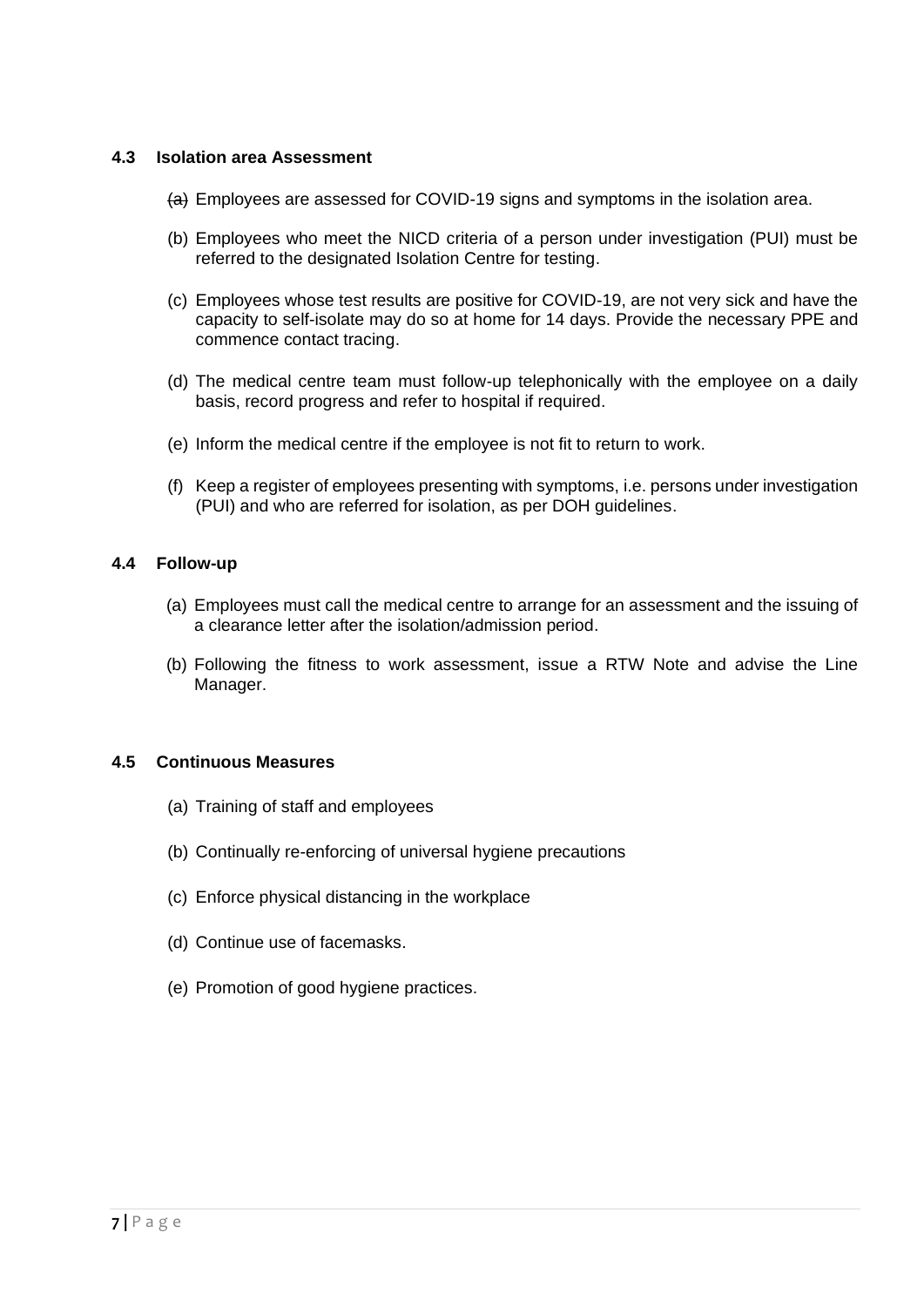## <span id="page-7-0"></span>**5 Reporting**

- (a) Case reporting should be done through the NICD surveillance programme, Reports should also be submitted to the Minerals Council and DMRE.
- (b) COIDA reporting should be done if a healthcare worker becomes infected from a known source in the workplace. (importance of registers of PUIs).

#### <span id="page-7-1"></span>**6 Annexures**

Annexure 1: COVID-19 Risk Assessment form

## <span id="page-7-2"></span>**7 References**

- **[https://www.cdc.gov/coronavirus/2019-ncov/healthcare-facilities/hcp-return](https://www.cdc.gov/coronavirus/2019-ncov/healthcare-facilities/hcp-return-work.html)[work.html](https://www.cdc.gov/coronavirus/2019-ncov/healthcare-facilities/hcp-return-work.html)**
- **[https://www.cdc.gov/coronavirus/2019-ncov/community/guidance-business](https://www.cdc.gov/coronavirus/2019-ncov/community/guidance-business-response.html)[response.html](https://www.cdc.gov/coronavirus/2019-ncov/community/guidance-business-response.html)**
- DOH COVID-19 Infection Prevention and Control Guidelines for South Africa Draft V1

#### <span id="page-7-3"></span>**8 Document History**

| Revisio | Date         | Revision<br>description | Compiled/Revised by | Approved by                    |
|---------|--------------|-------------------------|---------------------|--------------------------------|
|         | 9 April 2020 | New document            | <b>T</b> Balfour    | <b>Health Policy Committee</b> |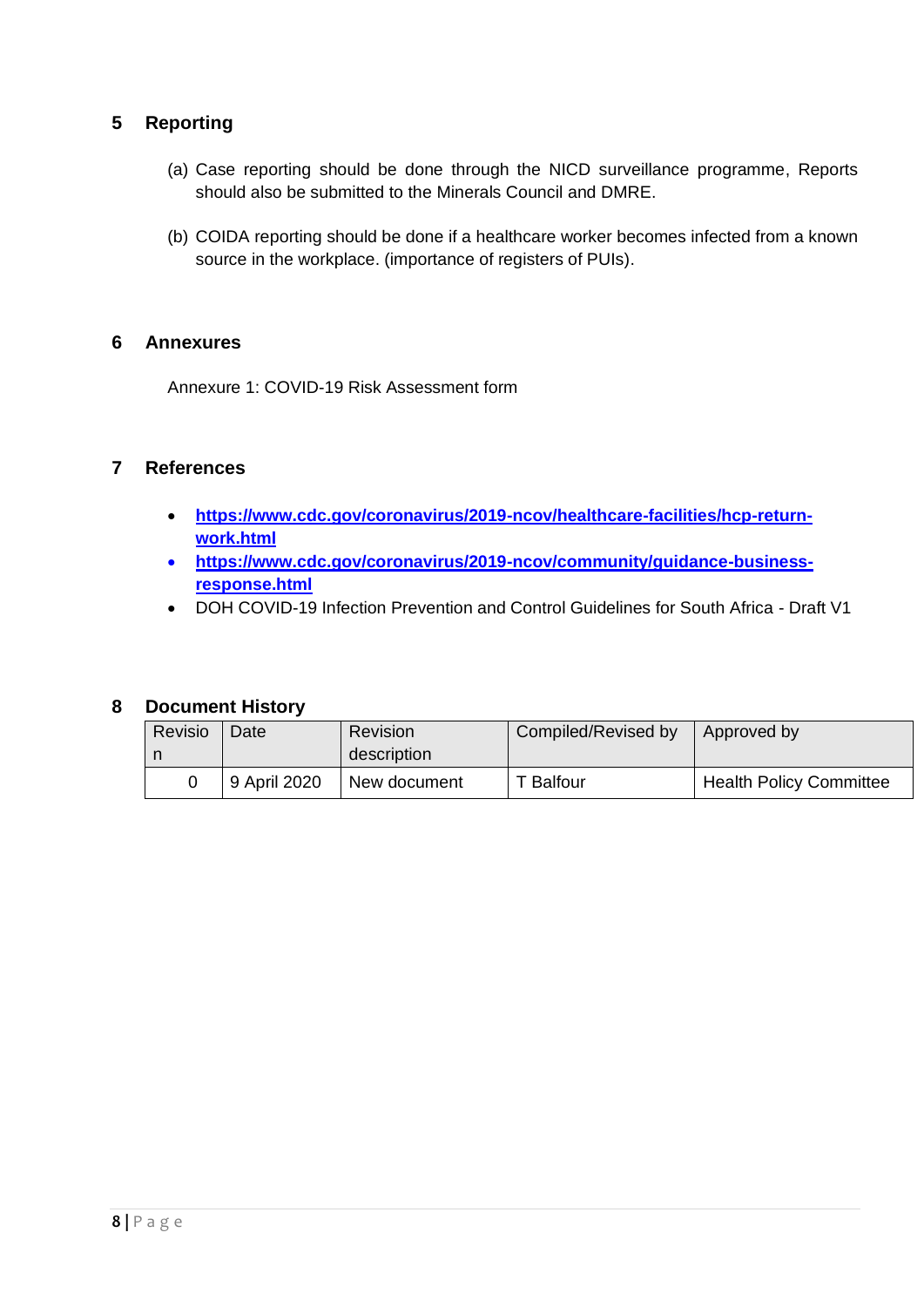## **ANNEXURE 1**

## **Return to Work Medical Screening**

| Surname:                 | <b>First Name:</b>         | Company<br><b>Number</b>     |  |
|--------------------------|----------------------------|------------------------------|--|
| Date Of Birth:           | <b>Occupation:</b>         | Department:                  |  |
| <b>Date</b><br>Employed: | <b>Date</b><br>Discharged: | <b>Length Of</b><br>Service: |  |

**1.**

|                  | <b>Vital Data</b>                                                                                |                |           |  |  |
|------------------|--------------------------------------------------------------------------------------------------|----------------|-----------|--|--|
|                  | <b>Blood Pressure</b>                                                                            |                | mmHg      |  |  |
| 2.               | <b>Pulse</b>                                                                                     | <b>Bpm</b>     |           |  |  |
|                  | Temperature                                                                                      | $\overline{C}$ |           |  |  |
|                  | <b>HGT</b>                                                                                       | mmol/L         |           |  |  |
| 3.               | Have you ever had a serious occupational accident or an<br>occupational disease?                 | <b>Yes</b>     | <b>No</b> |  |  |
|                  | <b>Describe</b>                                                                                  |                |           |  |  |
|                  | <b>Chronic Disease</b>                                                                           | <b>Yes</b>     | <b>No</b> |  |  |
|                  | <b>Hypertension</b>                                                                              |                |           |  |  |
|                  | <b>Diabetes</b>                                                                                  |                |           |  |  |
|                  | <b>Epilepsy</b>                                                                                  |                |           |  |  |
| $\overline{4}$ . | <b>Asthma</b>                                                                                    |                |           |  |  |
|                  | <b>TB</b>                                                                                        |                |           |  |  |
|                  | Psycho-social problems **                                                                        |                |           |  |  |
|                  | If yes and sympromatic, or any vital sighns out of normal limits, refer to the medical<br>centre |                |           |  |  |
|                  | ** If yes, refer to the medical centre for referral for EAP                                      |                |           |  |  |
| 5.               | Do you take any medication (List Below)                                                          | <b>Yes</b>     | <b>No</b> |  |  |
|                  |                                                                                                  |                |           |  |  |